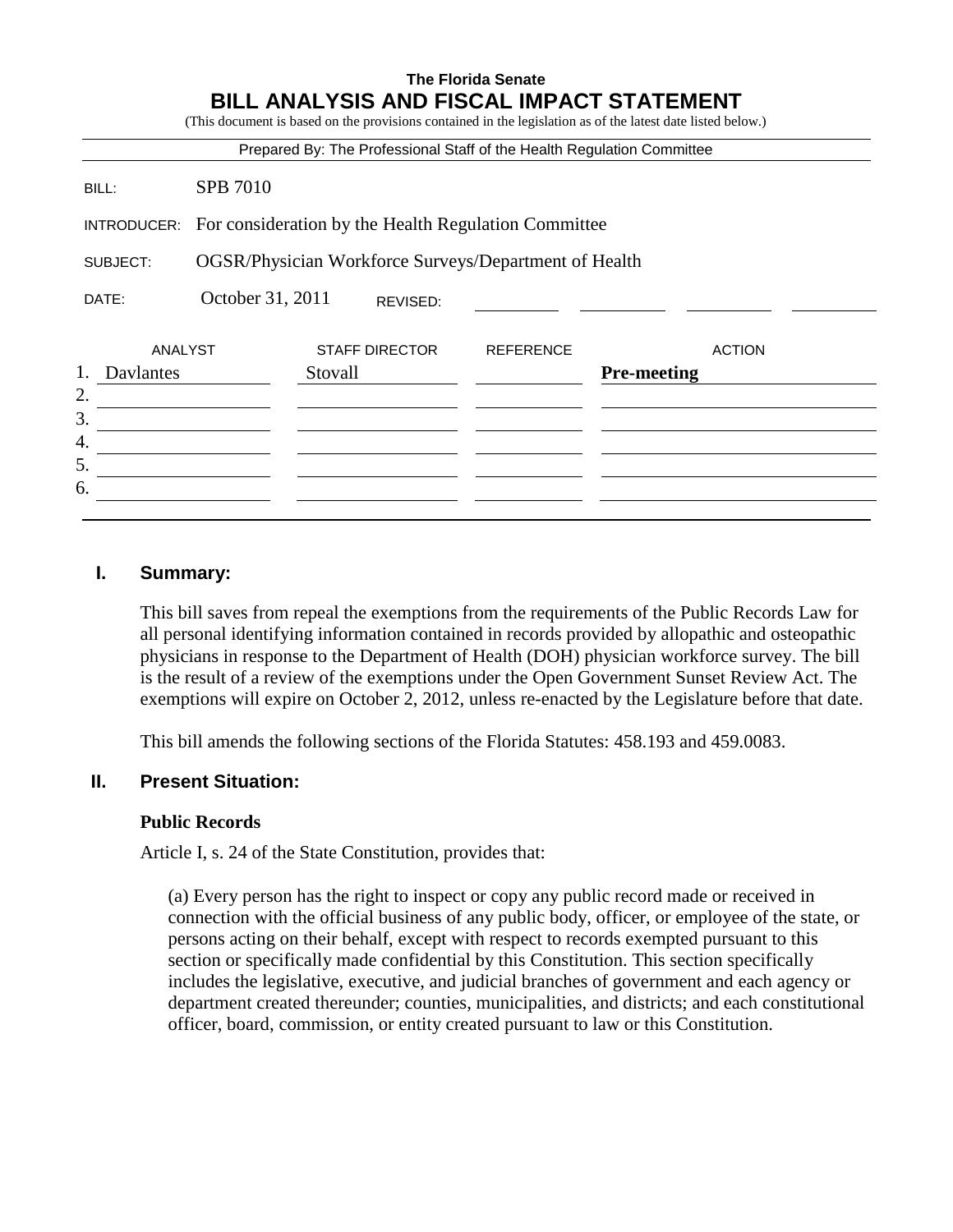In addition to the State Constitution, the Public Records  $Act$ ,<sup>1</sup> which pre-dates the current State Constitution, specifies conditions under which public access must be provided to records of the executive branch and other agencies. Section 119.07(1)(a), F.S., states:

Every person who has custody of a public record shall permit the record to be inspected and copied by any person desiring to do so, at any reasonable time, under reasonable conditions, and under supervision by the custodian of the public records.

Unless specifically exempted, all agency<sup>2</sup> records are available for public inspection. The term "public record" is broadly defined to mean:

. . .all documents, papers, letters, maps, books, tapes, photographs, films, sound recordings, data processing software, or other material, regardless of the physical form, characteristics, or means of transmission, made or received pursuant to law or ordinance or in connection with the transaction of official business by any agency.<sup>3</sup>

The Florida Supreme Court has interpreted this definition to encompass all materials made or received by an agency in connection with official business, which are used to perpetuate, communicate, or formalize knowledge.<sup>4</sup> All such materials, regardless of whether they are in final form, are open for public inspection unless made exempt.<sup>5</sup>

There is a difference between records that the Legislature has made exempt from public inspection and those that are *confidential* and exempt. If the Legislature makes a record confidential and exempt, such information may not be released by an agency to anyone other than to the persons or entities designated in the statute.<sup>6</sup> If a record is simply made exempt from disclosure requirements, an agency is not prohibited from disclosing the record in all circumstances.<sup>7</sup>

The Open Government Sunset Review Act (the Act) $\delta$  provides for the systematic review, through a 5-year cycle ending October 2 of the 5th year following enactment, of an exemption from the Public Records Act. The Act states that an exemption may be created, revised, or maintained only if it serves an identifiable public purpose and if the exemption is no broader than is necessary to meet the public purpose it serves. An identifiable public purpose is served if the exemption meets one of three specified criteria and if the Legislature finds that the purpose is sufficiently compelling to override the strong public policy of open government and cannot be accomplished without the exemption. The three statutory criteria are that the exemption:

 $\overline{a}$ 

Chapter 119, F.S.

<sup>&</sup>lt;sup>2</sup> The word "agency" is defined in s. 119.011(2), F.S., to mean "... any state, county, district, authority, or municipal officer, department, division, board, bureau, commission, or other separate unit of government created or established by law including, for the purposes of this chapter, the Commission on Ethics, the Public Service Commission, and the Office of Public Counsel, and any other public or private agency, person, partnership, corporation, or business entity acting on behalf of any public agency."

<sup>3</sup> s. 119.011(12), F.S.

<sup>4</sup> *Shevin v. Byron, Harless, Schaffer, Reid and Associates, Inc.*, 379 So.2d 633, 640 (Fla. 1980).

<sup>5</sup> *Wait v. Florida Power & Light Company*, 372 So.2d 420 (Fla. 1979).

 $^{6}$  Attorney General Opinion 85-62.

<sup>7</sup> *Williams v. City of Minneola*, 575 So.2d 683, 687 (Fla. 5th DCA), review denied, 589 So.2d 289 (Fla. 1991).

 $^8$  s. 119.15, F.S.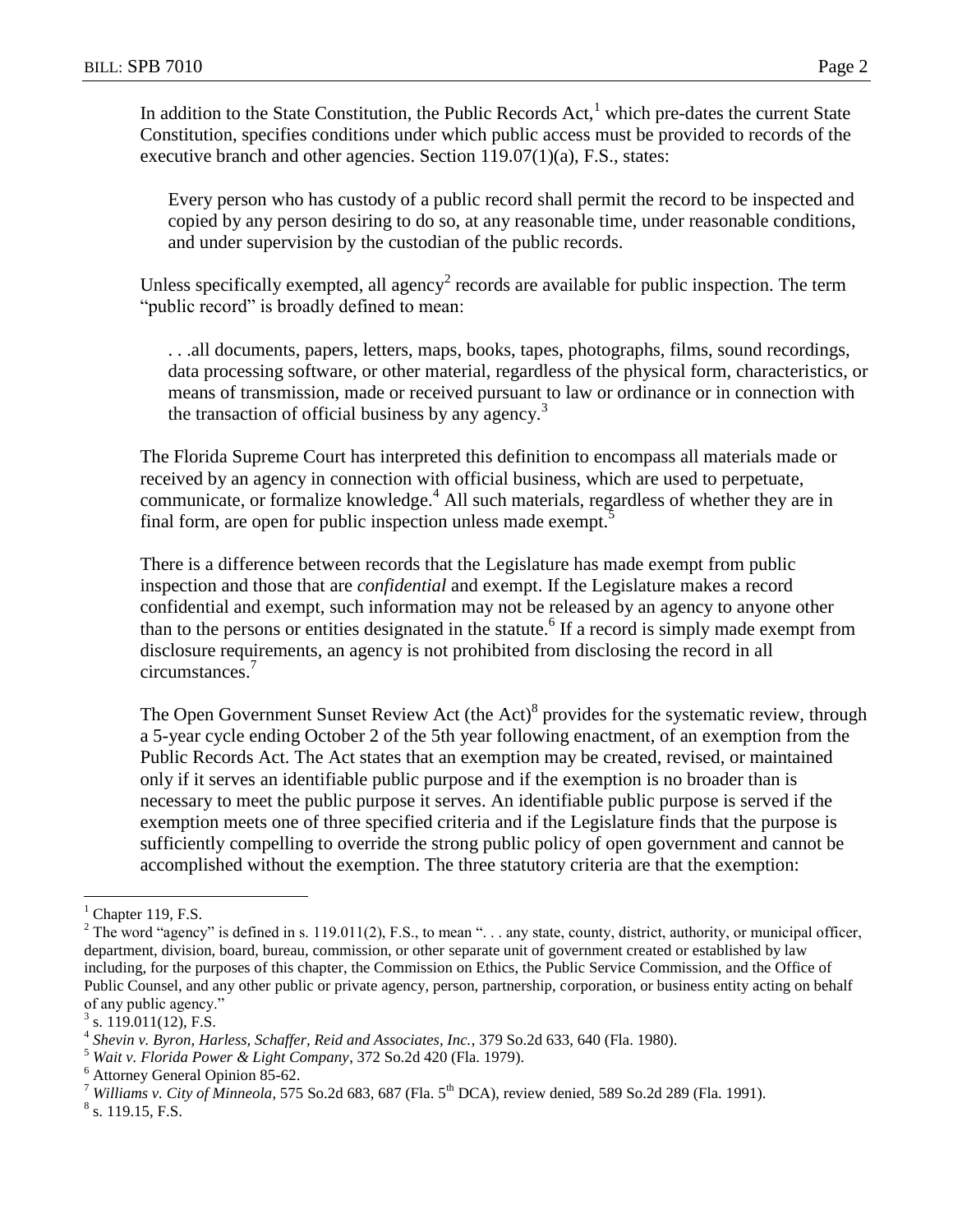- Allows the state or its political subdivisions to effectively and efficiently administer a  $\bullet$ governmental program, which administration would be significantly impaired without the exemption;
- Protects information of a sensitive personal nature concerning individuals, the release of which would be defamatory or cause unwarranted damage to the good name or reputation of such individuals, or would jeopardize their safety; or
- Protects information of a confidential nature concerning entities, including, but not limited  $\bullet$ to, a formula, pattern, device, combination of devices, or compilation of information that is used to protect or further a business advantage over those who do not know or use it, the disclosure of which would injure the affected entity in the marketplace.<sup>9</sup>

The Act also requires the Legislature to consider the following:

- What specific records or meetings are affected by the exemption?
- Whom does the exemption uniquely affect, as opposed to the general public?
- What is the identifiable public purpose or goal of the exemption?
- Can the information contained in the records or discussed in the meeting be readily obtained by alternative means? If so, how?
- Is the record or meeting protected by another exemption?
- Are there multiple exemptions for the same type of record or meeting that it would be appropriate to merge?

### **Physician Licensure**

Prior to engaging in the practice of medicine in this state, an allopathic physician must be licensed under ch. 458, F.S., The Medical Practice Act.<sup>10</sup> Prior to engaging in the practice of osteopathic medicine in this state, an osteopathic physician must be licensed under ch. 459, F.S., The Osteopathic Medical Practice Act.<sup>11</sup> A license issued under either act must be renewed biennially. $12$ 

The requirement for the physician workforce survey was enacted in ch. 2007-172, L.O.F., and codified in s. 458.3191, F.S., relating to allopathic physicians and s. 459.0081, F.S., relating to osteopathic physicians. Sections 458.3191 and 459.0081, F.S., require each Florida-licensed allopathic or osteopathic physician, in conjunction with the renewal of his or her license, to furnish specified information to the DOH in a physician survey. The information required to be submitted under this statute includes:

- Licensee information
	- o Frequency and geographic location of practice within the state,
	- o Practice setting,
	- o Percentage of time spent in direct patient care,
	- o Anticipated changes to license or practice status, and
	- o Areas of specialty or certification; and

 $\overline{a}$ 

 $9^9$  s. 119.15(6)(b), F.S.

 $^{10}$  s. 458.327(1)(a), F.S., and s. 456.065(1), F.S.

 $11$  s. 459.013(1)(a), F.S., and s. 456.065(1), F.S.

 $12$  s. 458.319, F.S., and s. 459.008, F.S.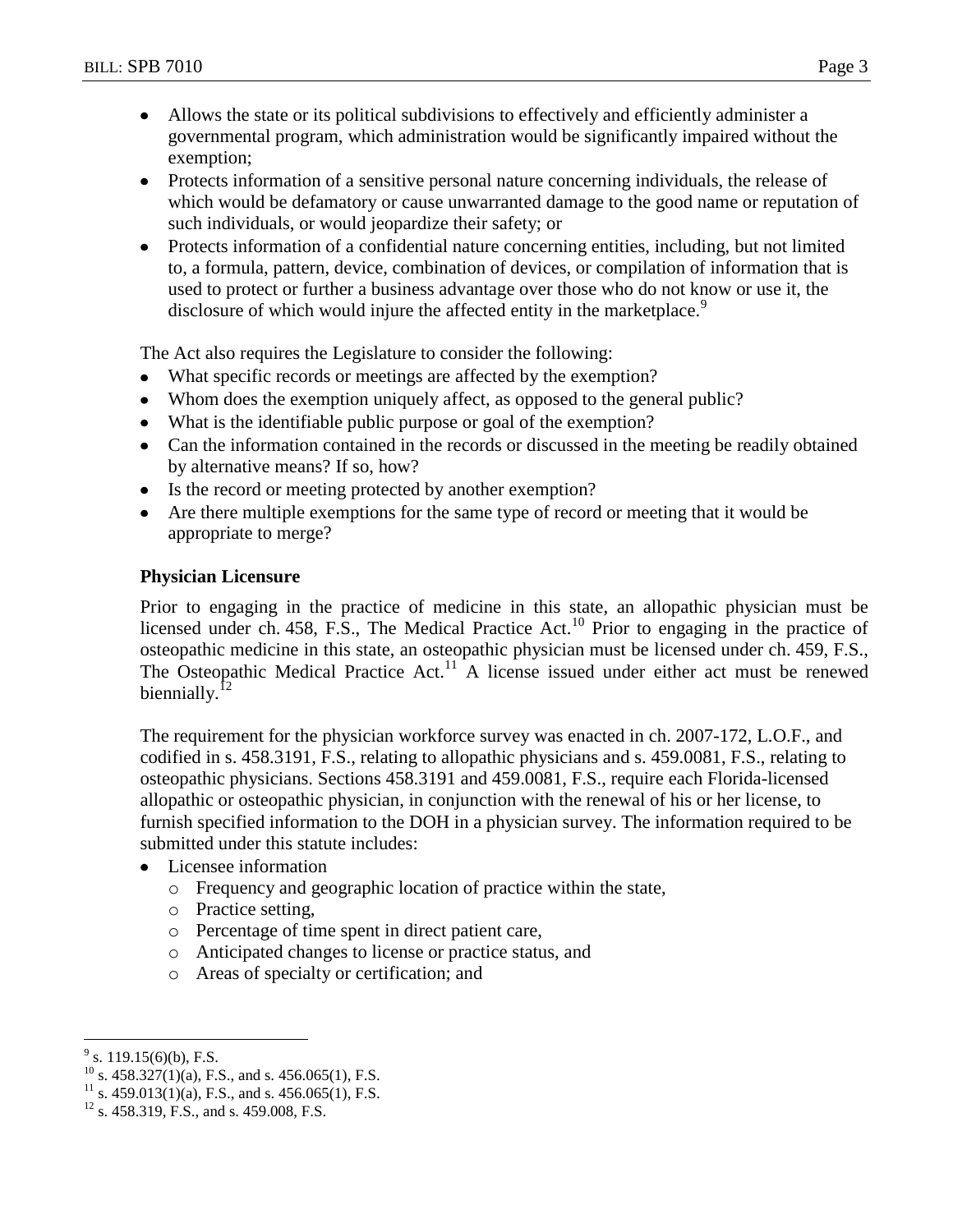- Availability and trends relating to critically needed services  $\bullet$ 
	- o Obstetric care and services, including incidents of deliveries,
	- o Radiological services, particularly performance of mammograms and breast-imaging services,
	- o Physician services for hospital emergency departments and trauma centers, including oncall hours, and
	- o Other critically needed specialty areas, as determined by the DOH.

Each physician survey must include a statement that the information provided is true and accurate to the best of the licensee's knowledge and that the submission does not contain any knowingly false information.<sup>13</sup> The DOH issues a non-disciplinary citation to a licensee who fails to complete the survey within 90 days after the renewal of his or her license to practice as a physician. The citation notifies the physician that his or her medical license will not be renewed for any subsequent licensing period unless he or she completes the survey.<sup>14</sup>

Annually, the DOH is required to analyze the results of the physician workforce survey<sup>15</sup> to determine by geographic area and specialty the number of physicians who:

- Perform deliveries of children in Florida.  $\bullet$
- Read mammograms and perform breast-imaging-guided procedures in Florida.  $\bullet$
- Perform emergency care on an on-call basis for a hospital emergency department.
- Plan to reduce or increase emergency on-call hours in a hospital emergency department.
- Plan to relocate outside the state.
- Practice medicine in Florida.  $\bullet$
- Plan to reduce or modify the scope of their practices.  $\bullet$

The DOH is required to report its findings to the Governor, the President of the Senate, and the Speaker of the House of Representatives by November 1 of each year. Additionally, the annual report must include findings, recommendations, and strategic planning activities as provided in s. 381.4018, F.S., relating to physician workforce assessment and development. The DOH may also include other information requested by the Physician Workforce Advisory Council.<sup>16</sup>

# **Physician Workforce Planning**

The Legislature recognizes that physician workforce planning is essential to ensuring an adequate and appropriate supply of well-trained physicians to meet Florida's future health care service needs as the general population and elderly population of the state increase.<sup>17</sup> Physician workforce planning encompasses, among other things, analyzing current workforce data collected through the physician workforce surveys, planning for the availability and capacity of quality medical schools and graduate medical education programs in this state, and incentivizing physicians to practice in needed specialties and underserved areas in a manner that addresses projected needs for physician manpower.

<sup>16</sup> *Id.* The Physician Workforce Advisory Council is created in s. 29, ch. 2010-161, L.O.F., to advise and assist the State Surgeon General and the DOH on matters concerning current and future physician workforce needs in this state.

 $\overline{a}$  $13$  ss. 458.3191(2) and 459.0081(2), F.S.

<sup>&</sup>lt;sup>14</sup> ss. 458.3191 and 459.0081(3), F.S.

<sup>&</sup>lt;sup>15</sup> ss. 458.3192 and 459.0082, F.S.

 $17$  s. 381.4018(2), F.S.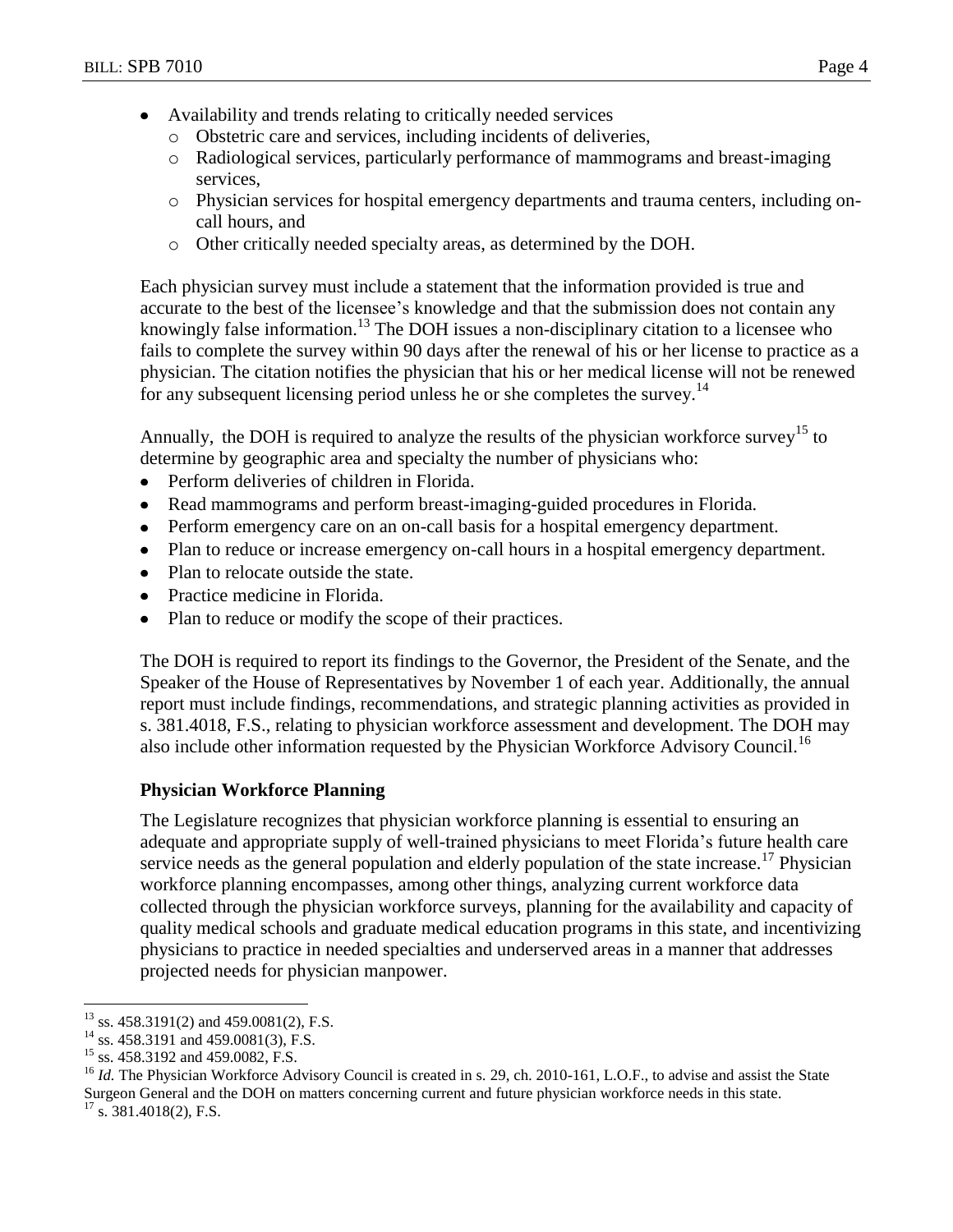# **Exemption from the Public Records Law**

Sections 458.3193 and 459.0083, F.S., also enacted in 2007,<sup>18</sup> exempt all personal identifying information contained in records provided by physicians in response to the physician workforce survey required as a condition of license renewal and held by the DOH confidential and exempt from s. 119.07(1), F.S., and Article I, s. 24 of the State Constitution, with certain exceptions.

Information made confidential and exempt shall be disclosed:

- With the express written consent of the individual to whom the information pertains or the  $\bullet$ individual's legally authorized representative.
- By court order upon a showing of good cause.
- To a research entity, if the entity:
	- o Seeks the records or data pursuant to a research protocol approved by the DOH,
	- o Maintains the records or data in accordance with the approved protocol, and
	- o Enters into a purchase and data-use agreement with the department.

The DOH may deny a request for records or data if the protocol provides for intrusive followback contacts, does not plan for the destruction of confidential records after the research is concluded, is administratively burdensome, or does not have scientific merit. The agreement between the DOH and the research entity must restrict the release of information that would identify individuals, limit the use of records or data to the approved research protocol, and prohibit any other use of the records or data.

When enacting the exemptions from the public records law, the Legislature found that it is a public necessity that personal identifying information concerning Florida-licensed physicians who respond to the mandatory physician workforce survey be made confidential and exempt from disclosure. Further, the failure to maintain the confidentiality of such personal identifying information would frustrate and prevent the resolution of important state interests to implement and maintain effective strategies to ensure the availability of physicians in the state. Specific reasons stated in the law include:

- Candid and honest responses to the survey will ensure that timely and accurate information is available for the DOH to review and use in making important policy decisions regarding the use of resources to facilitate the needs of current or projected medically underserved areas in the state.
- Long-term planning, based on the information provided by physicians in the surveys, is essential for improving health care access for Florida residents and enabling the use of strategies for a well-trained supply of physicians.
- Accurate and honest information obtained through the surveys will assist state policy-makers in their decisions to ensure the availability of quality medical schools and graduate medical education and the development of strategies that might provide for physicians to practice in needed specialties and in underserved areas in a manner that addresses projected needs for physician manpower.

 $\overline{a}$ <sup>18</sup> ch. 2007-96, L.O.F.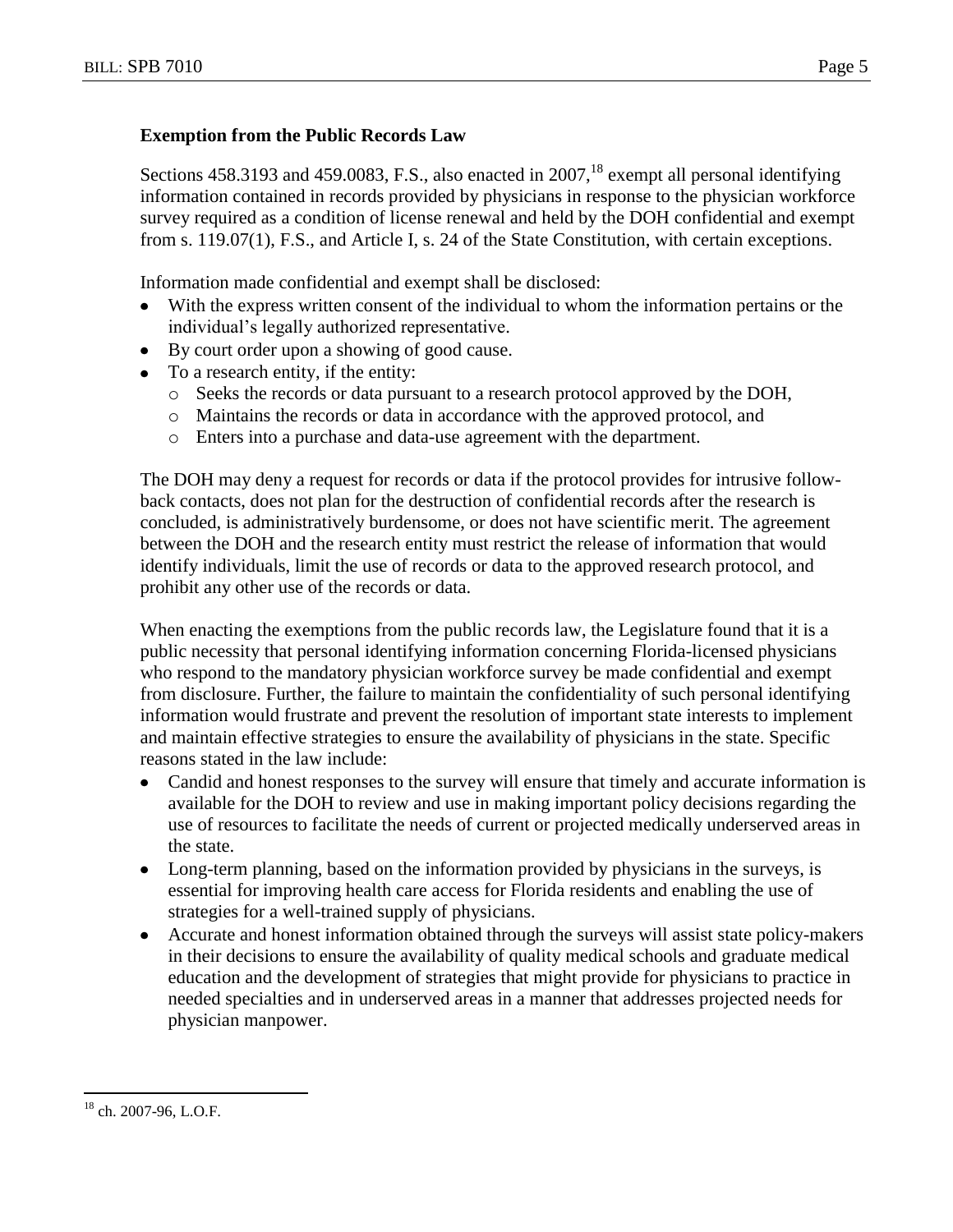## **Senate Open Government Sunset Review Interim Project Reports**

Senate professional staff of the Health Regulation Committee completed two reviews of the exemptions pertaining to responses to the physician workforce surveys. The findings are reported<sup>19</sup> in Interim Project Report 2012-309, which reviewed s. 458.3193, F.S., and Interim Project Report 2012-310, which reviewed s. 459.0083, F.S. Both reports recommend that the Legislature re-enact the exemptions from the Public Records Law for personal identifying information contained in the physician workforce surveys.

# **III. Effect of Proposed Changes:**

Personal identifying information from physician workforce survey data collected by the DOH in conjunction with medical license renewal will continue to be confidential and exempt from the requirements of the Public Records Law under s. 119.07(1), F.S., and Article I, s.24 of the State Constitution.

This bill amends s. 458.193 and 459.0083, F.S., to remove the scheduled repeal of these exemptions from public record.

- **Section 1** repeals the provision relating to allopathic provisions.  $\bullet$
- **Section 2** repeals the provision relating to osteopathic physicians.  $\bullet$
- **Section 3** provides an effective date of July 1, 2012.

# **IV. Constitutional Issues:**

A. Municipality/County Mandates Restrictions:

The provisions of this bill have no impact on municipalities and the counties under the requirements of Article VII, Section 18 of the Florida Constitution.

B. Public Records/Open Meetings Issues:

This bill will preserve the exemption for personal identifying information contained in physician workforce survey data collected by the DOH in conjunction with medical license renewal from the requirements of s. 119.07(1), F.S., and Article I, s.24 of the State Constitution.

# C. Trust Funds Restrictions:

The provisions of this bill have no impact on the trust fund restrictions under the requirements of Article III, Subsection 19(f) of the Florida Constitution.

# **V. Fiscal Impact Statement:**

A. Tax/Fee Issues:

None.

 $\overline{a}$ 

<sup>&</sup>lt;sup>19</sup> The reports are available at:<http://www.flsenate.gov/PublishedContent/Session/2012/InterimReports/2012-309hr.pdf> and <http://www.flsenate.gov/PublishedContent/Session/2012/InterimReports/2012-310hr.pdf>(Last visited on October 31, 2011).